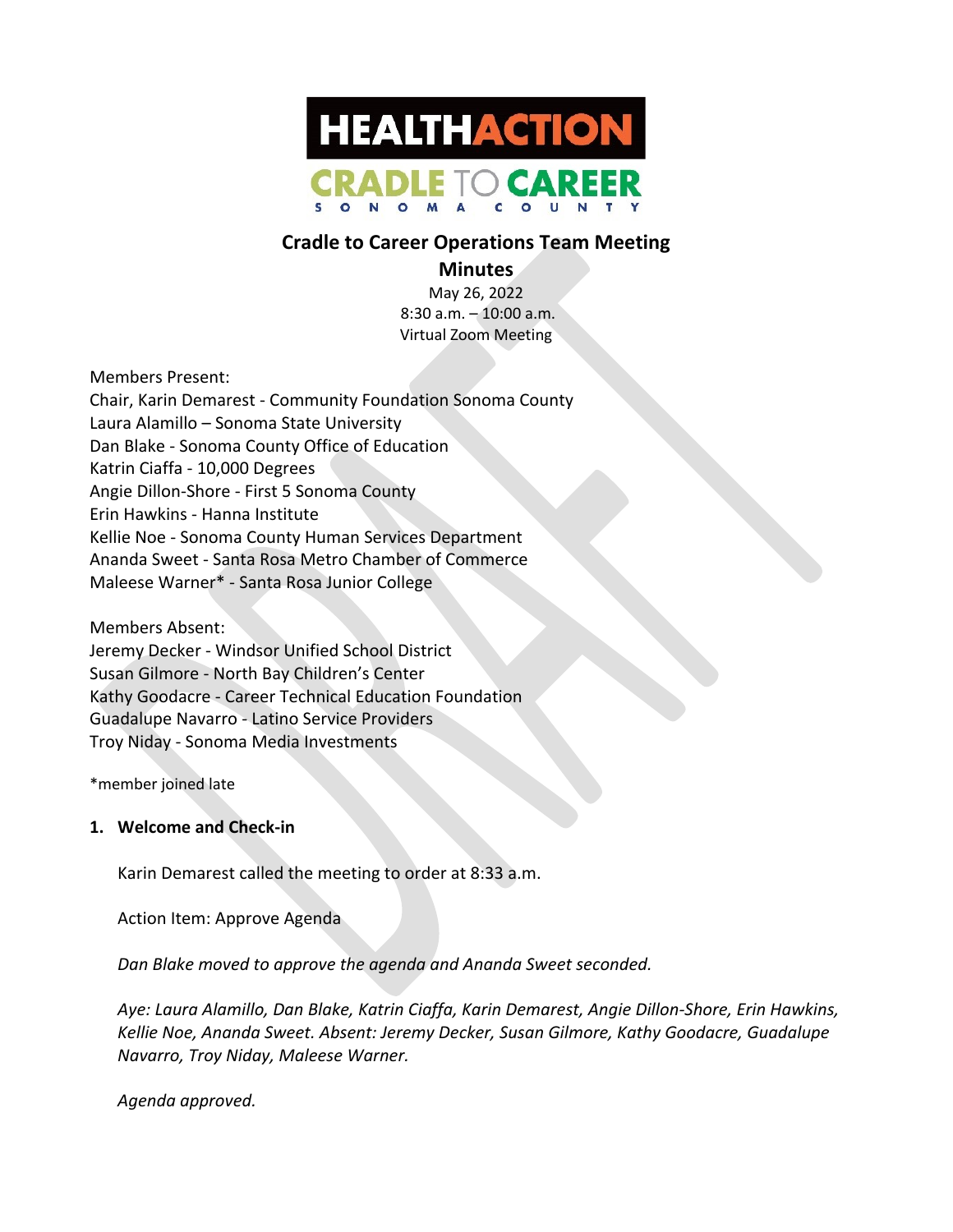Action Item: Approve April Meeting Minutes

*Angie Dillon-Shore moved to approve the April meeting minutes and Erin Hawkins seconded.* 

*Aye: Laura Alamillo, Dan Blake, Katrin Ciaffa, Karin Demarest, Angie Dillon-Shore, Erin Hawkins, Kellie Noe, Ananda Sweet. Absent: Jeremy Decker, Susan Gilmore, Kathy Goodacre, Guadalupe Navarro, Troy Niday, Maleese Warner.*

#### *Minutes approved.*

A round of introductions was conducted.

# **2. Bridging the Gap Between Schools & Youth-Serving Organizations**

Cradle to Career will host an event aimed at bridging the gap between schools and youth-serving organizations. The event will be held at John Ash from 3:30pm-5:30pm in September. This 2-hour event is intended for schools and youth-serving organizations to make initial connections to spur conversations and action. Katrin Ciaffa, Angie Dillon-Shore, Erin Hawkins, Laura Alamillo and Ananda Sweet agreed to join an ad hoc planning group.

## **3. Our Kids Our Future – Educational Presentation**

Ananda Sweet gave a presentation on Our Kids Our Future, a voter-led campaign to pass the Sonoma County Child Care & Children's Health Initiative, which will establish a local revenue stream dedicated to supporting Sonoma County's youngest residents.

The Campaign kickoff is on June 23, 5-8pm at Bacchus Landing. Support this initiative by volunteering and collecting signatures and by sharing articles and events on Facebook.

*Maleese Warner joined the meeting.*

## **4. Announcements & Updates**

- Cradle to Career Dashboard Next Steps, Kellie Noe: In June, there will be a *Turn the Curve* activity on chronic absenteeism. Does Cradle to Career want to have an official launch of the dashboard? Additional metrics and data have been added to the dashboard.
- Equity and Education Initiative (EIEI) Update, Erin Hawkins: The EIEI students have continued their efforts to collect signatures on the pledge. The survey is now ready and is a way to hear anonymously from leaders around reducing the inequitable educational outcomes. The survey findings will be shared with this group.
- Cradle to Career Transition Next Steps, Alea Tantarelli: The charter is being revised and will be brought back to the June Cradle to Career meeting. In July, backbone staffing will transition to the Sonoma County Office of Education. The group will transition to quarterly in-person